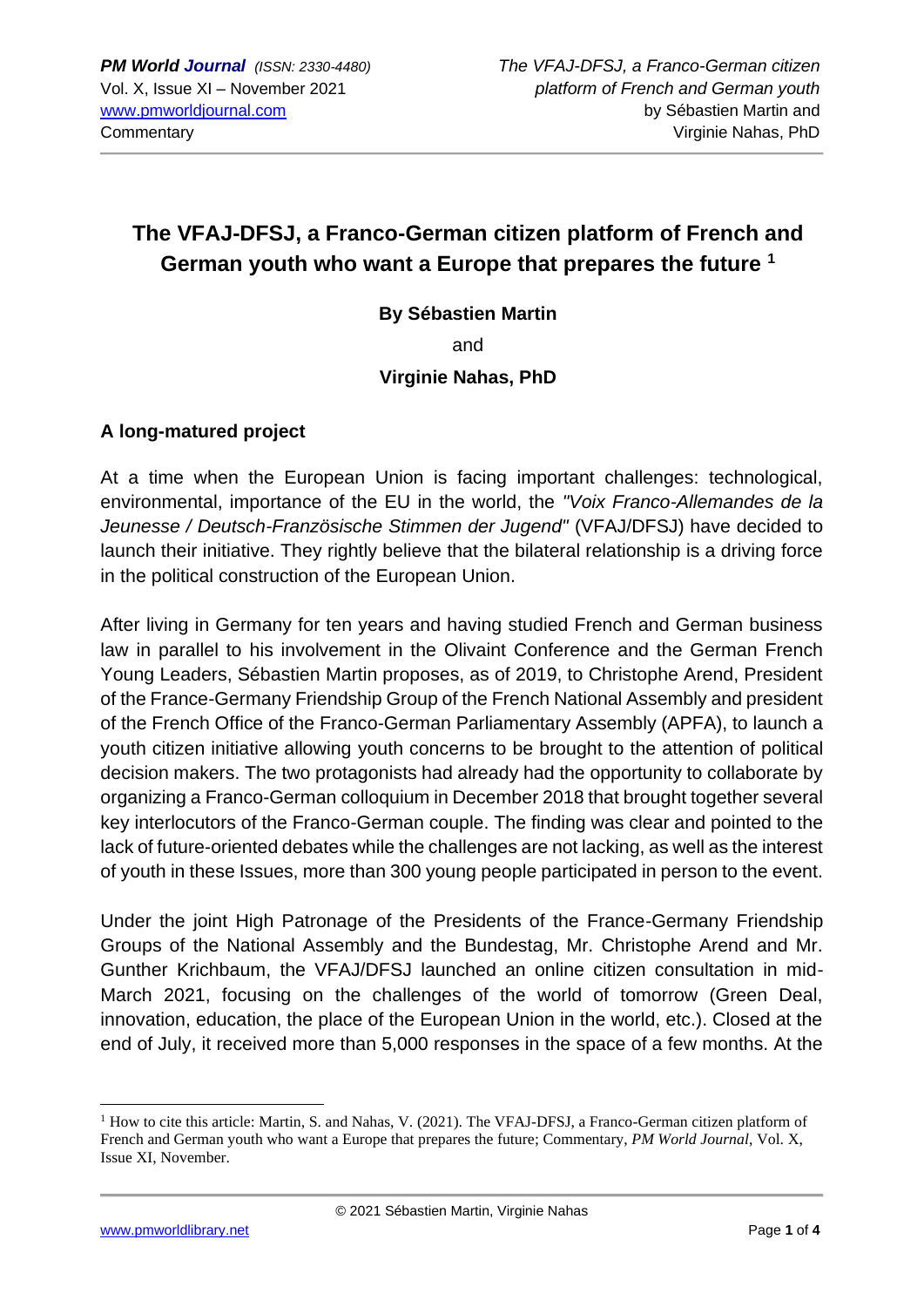same time, they have set up an association under the French law of 1901, marking their desire to be part of a long-term approach.

A new dynamic emerged, followed by a bottom-up that had to be animated through restitution events in the fall of 2021 and then concrete bilateral achievements. About forty members are involved in the VFAJ/DFSJ, of which Marie Sobing coordinates the German part, as Vice-President.

### **The ambitions of the Franco-German engine**

The aim of the project is to provide a Franco-German response to European challenges by strengthening collaboration between the two countries and by working as a platform to identify major issues and formulate proposals to overcome them. This cooperation involves public institutions as well as companies, schools and civil society. It is certain that through collective intelligence, one will be able to face the bilateral and European challenges, both current and future.

The platform's ambition is to create a bottom-up from the territories to the national, bilateral, European and international levels. Within the framework of the common European reflection impelled by the European Union in its preparation of the Conference on the Future of Europe, the VFAJ-DFSJ wish to relay the voice of Franco-German youth to decision-making bodies such as the parliaments of both countries, the governments concerned, local authorities, companies, social partners etc.

## **A promising partnership, independent of political partisanship**

Receiving the support of several major sponsors such as the Central Bank of France, Airbus, Bpifrance, KFW, Europa-Park, ESCP, Deutsche Bank, Suez, BuyIn, Rödl, the association announces the promise of an action on the European scene. This initiative claims to be politically open by bringing together actors from all horizons and strongly advocates the development of a constructive and inclusive dialogue, decentralized in the territories. Going beyond traditional divisions, the VFAJ-DFSJ demonstrate that in international cooperation, anything is possible for those who know how to listen, understand and federate others.

## **Cutting-edge multidisciplinary expertise and multiple formats**

Moreover, the association wants to be innovative and forward-looking. In addition to strengthening existing Franco-German partnerships, the VFAJ-DFSJ aims to address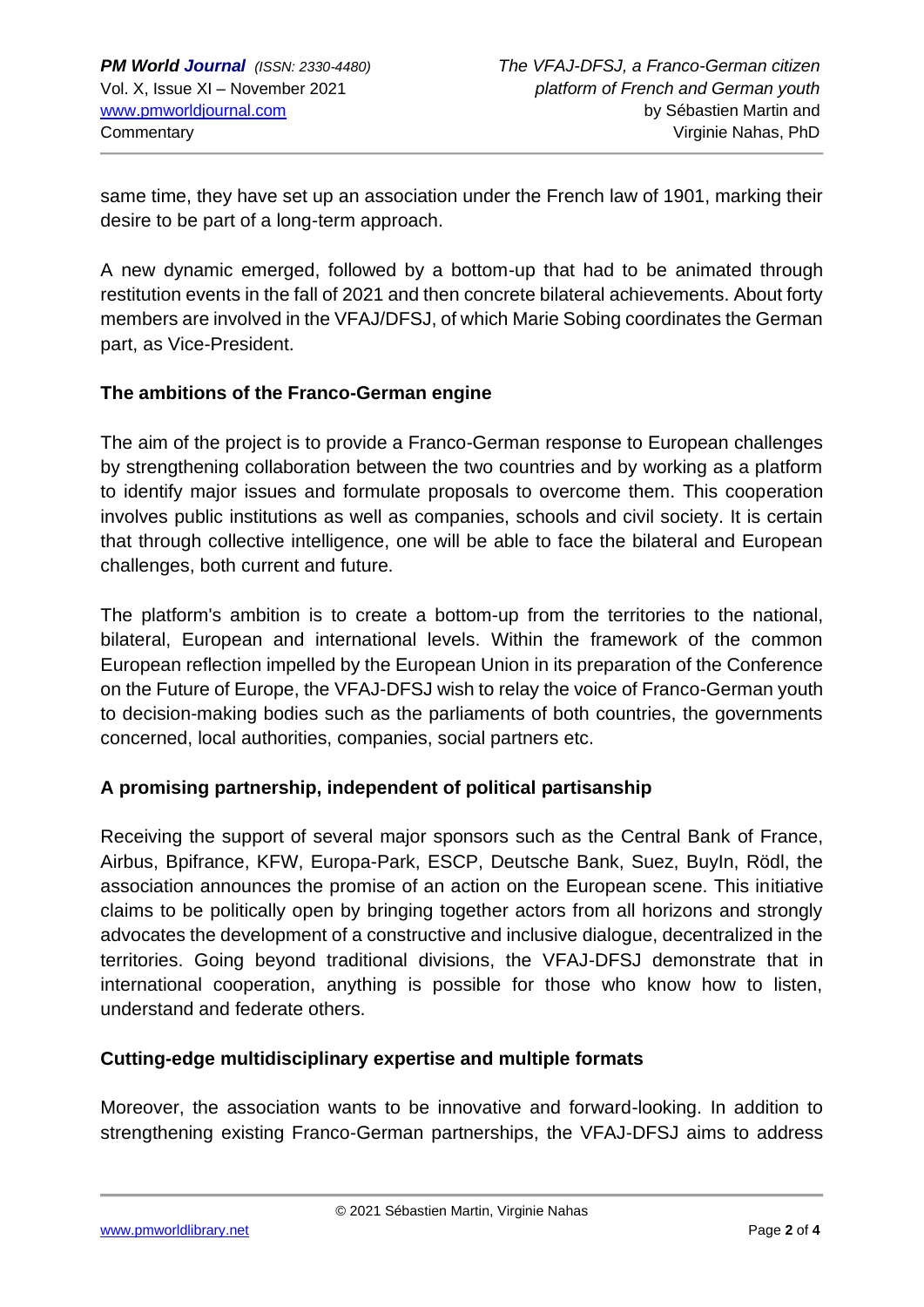issues at the heart of the European debate. Through its podcasts, the association deciphers and raises public awareness of the major issues at stake today, be it the economy, ecology, education, innovation, foreign policy or European values... Even claiming to be a pioneer in the analysis of current events, the association also tackles avant-garde themes such as the EU's technological autonomy, future models of corporate governance, financial innovation and the jobs of tomorrow.

And as the famous saying goes, alone one goes faster, together one goes further. Building a stronger Franco-German relationship will allow Europe to go further.

#### About the Authors



**Sébastien Martin**

France

**Sébastien Martin**, 24 years old, has a background in French and German business Law, as he lived more than 10 years in Germany, as well as 3 years in Poland. Today, he works as a consultant and is heading towards entrepreneurship. Sebastien is currently public affairs executive & President of the VFAJ-DFSJ, an association creating a french-german platform for the youth to tackle lastest European issues and initiate bilateral impulses.